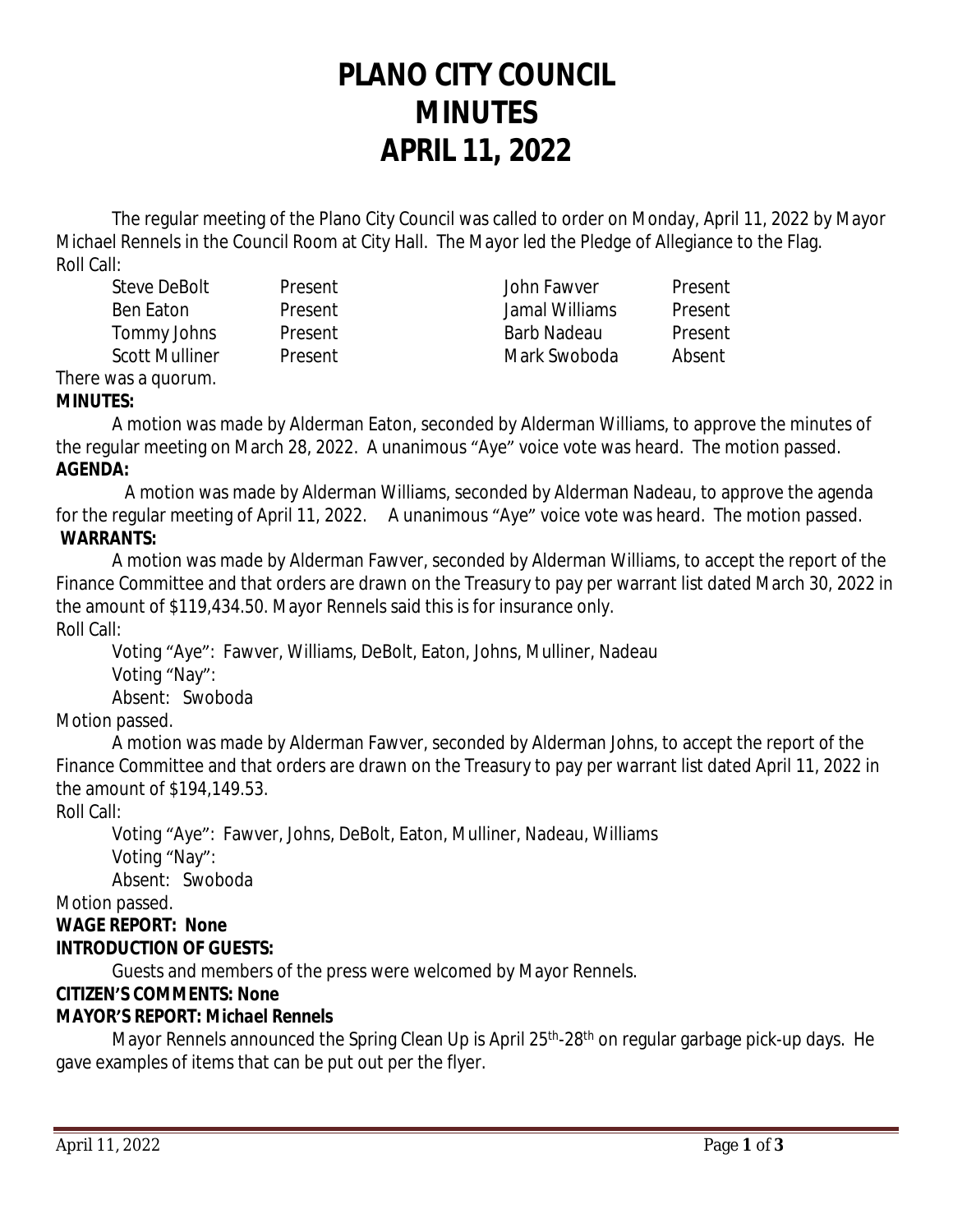Mayor Rennels asked for approval of engineering services agreement with IDOT for the Hale Street resurfacing project. He said HR Green will be the engineer and help with funding and grants. A unanimous "Aye" voice vote was heard. The motion passed.

Mayor Rennels said he gave an emergency authorization to Jeff Sobotka, Interim Director of Building, Planning, and Zoning, to engage HR Green to do plumbing inspections. Randy Erickson has retired from it and there are plumbing inspections needed this week.

### **CITY ATTORNEY:** *William Thomas*

# **Resolution #R2022-5 Approve Hale Street resurfacing project in the amount of \$137,267.00**

A motion was made by Alderman DeBolt, seconded by Alderman Fawver, to approve a resolution for the Hale Street resurfacing project for \$137,267.00. This is phase I and II, and applying for grants. Roll Call:

Voting "Aye": DeBolt, Fawver, Eaton, Johns, Mulliner, Nadeau, Williams

Voting "Nay":

Absent: Swoboda

Motion passed.

# **Resolution #R2022-6 Approve MFT General Maintenance in the amount of \$281,900.00**

A motion was made by Alderman Fawver, seconded by Alderman DeBolt, to approve MFT general maintenance in the amount of \$281,900.00. This will be from 05/01/2022-04/30/2023.

Roll Call:

Voting "Aye": Fawver, DeBolt, Eaton, Johns, Mulliner, Nadeau, Williams

Voting "Nay":

Absent: Swoboda

Motion passed.

# **CITY CLERK:** *Carin Martin, Deputy City Clerk-***None**

## **CITY TREASURER***: Zoila Gomez*

The February 2022 Treasurer's report was in the amount of \$10,125,021.22. February disbursements were in the amount of \$546,558.33. Zoila announced she has earned the Certified Public Funds Investment Manager Certification.

#### **POLICE CHIEF'S REPORT:** *Lt. Allison***-None**

# **DIRECTOR OF PUBLIC WORKS/CITY ENGINEER***: D. Boyer-absent, J. Beyer - absent, K. Tisberger*

A motion was made by Alderman Nadeau, seconded by Alderman Williams, to approve services, water, trash, and tilling for the Community Garden.

Roll Call:

Voting "Aye": Nadeau, Williams, DeBolt, Eaton, Fawver, Johns, Mulliner Voting "Nay":

Absent: Swoboda

Motion passed.

Karl asked Aldermen to let him know as soon as possible sidewalks that need repair, so they can look into them. This list will include last year's list. There will be no charge for going out to bid because this was not done last year.

# **BUILDING, PLANNING & ZONING:** *Jeff Sobotka*

Jeff gave a quarterly report to summarize the building department activities. He also discussed local new housing starts from 2006-2021 for our area.